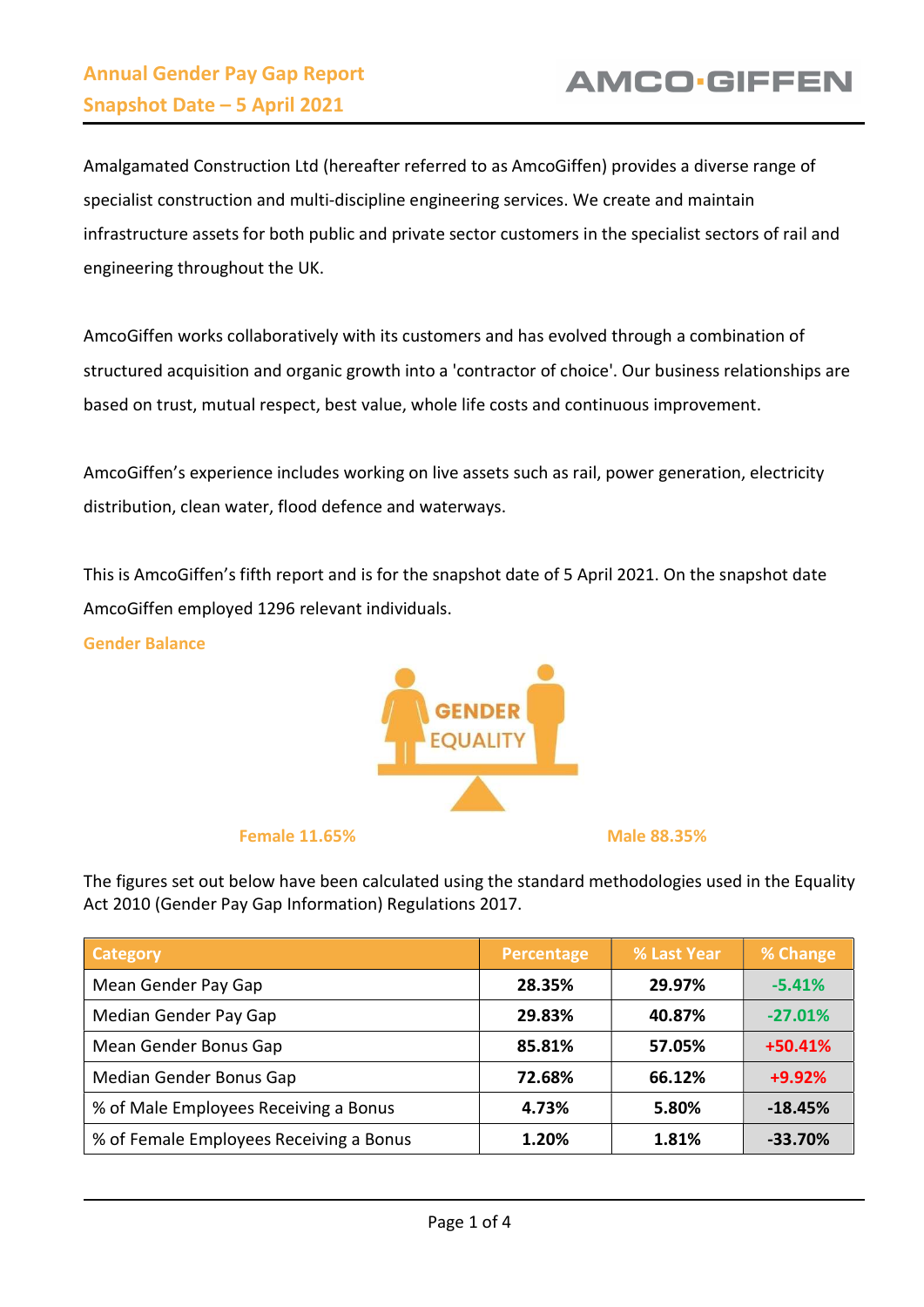Both the AmcoGiffen Mean and Median Gender Pay Gaps have improved during the period. This is primarily due to an increase in females within the two highest pay quartiles.

## Pay Quartiles by Gender

| <b>Band</b> | <b>Males</b> | <b>Females</b> | <b>Description</b>                                                                                                   |
|-------------|--------------|----------------|----------------------------------------------------------------------------------------------------------------------|
| A           | 74.35%       | 25.65%         | Includes all employees whose standard hourly rate places<br>them at or below the lower quartile                      |
| B           | 92.21%       | 7.79%          | Includes all employees whose standard hourly rate places<br>them above the lower quartile but at or below the median |
| C           | 92.88%       | 7.12%          | Includes all employees whose standard hourly rate places<br>them above the median but at or below the upper quartile |
| D           | 95.47%       | 4.53%          | Includes all employees whose standard hourly rate places<br>them above the upper quartile                            |

AmcoGiffen is committed to the principles of equal opportunities and equal treatment for all employees, regardless of sex, race, religion or belief, age, marriage or civil partnership, pregnancy/maternity, sexual orientation, gender reassignment or disability.

AmcoGiffen has a clear policy of paying employees equally for the same or equivalent work, regardless of their sex, or any other characteristic set out above.

The percentage of females within the lowest pay quartile reduced this year with increases in the two highest pay quartiles.

## How does AmcoGiffen's gender pay gap compare with that of other organisations?

The mean gender pay gap for all jobs (according to the Provisional 2021 ONS figures) is 14.90%, while in the construction sector it is 9.30%.

The median gender pay gap for the all jobs (according to the Provisional 2021 ONS figures) is 15.40%, while in the construction sector it is 16.60%.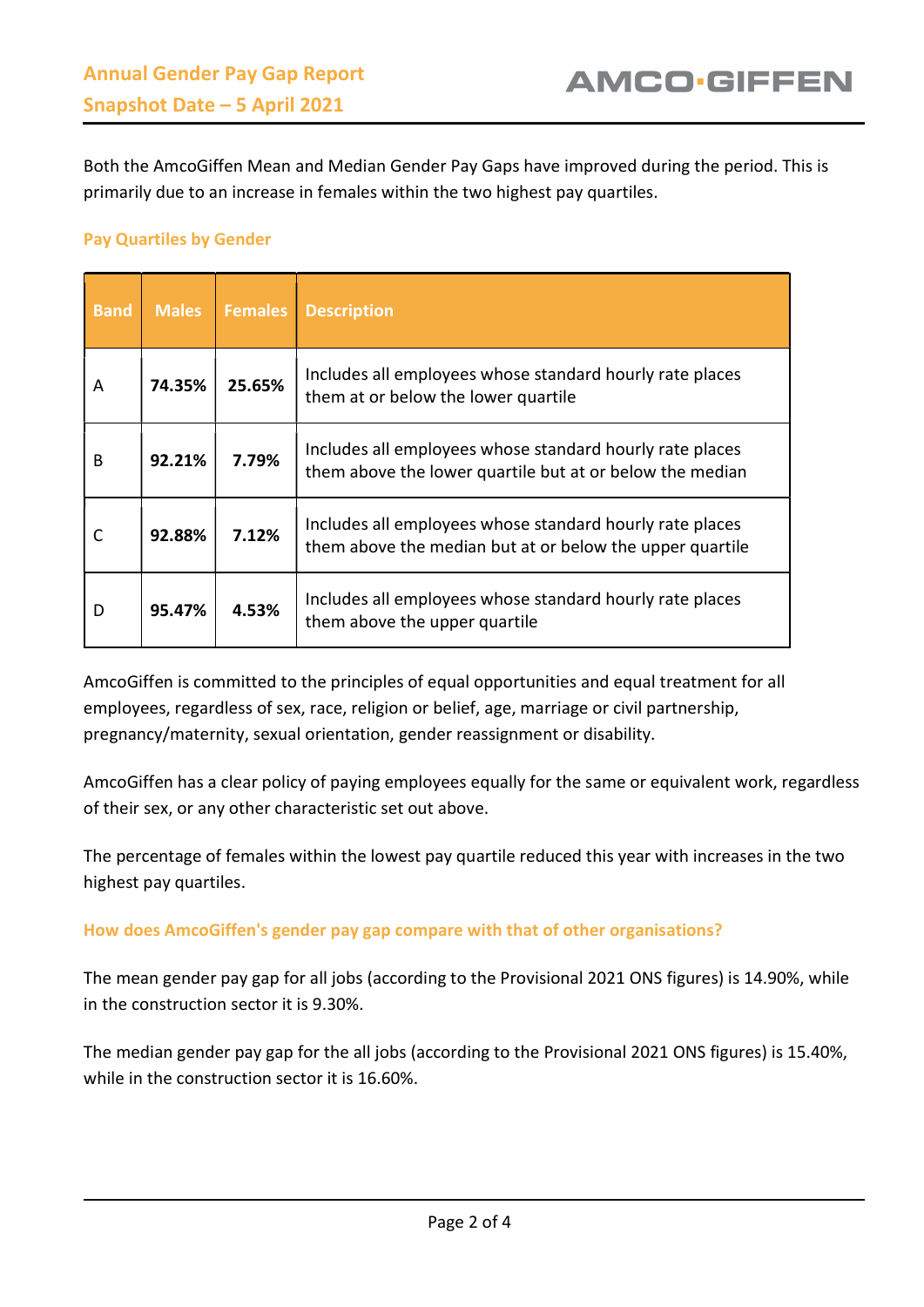## Comparisons with other organisations

|                       | <b>AmcoGiffen</b> | <b>Provisional</b><br><b>2021 ONS</b><br>All jobs | <b>Provisional</b><br><b>2021 ONS</b><br><b>Construction</b> |
|-----------------------|-------------------|---------------------------------------------------|--------------------------------------------------------------|
| Mean gender pay gap   | 28.35%            | 14.90%                                            | 9.30%                                                        |
| Median gender pay gap | 29.83%            | 15.40%                                            | 16.60%                                                       |

A number of organisations similar to AmcoGiffen have submitted Gender Pay Gap reports typically identifying a mean gender pay gap between 13% and 41% and a median gender pay gap between 22% and 48%.

## What is AmcoGiffen doing to address its gender pay gap?

AmcoGiffen has had better success in attracting female applicants for roles in its support services. However, the proportion of women applying for operational, technical and senior management roles remains relatively low.

We believe that the reason for this is that in general, construction and civil engineering do not attract a sufficient number of females into the industry in order to fill the vacancies on offer.

AmcoGiffen is fully committed to promoting gender diversity in all areas of its workforce by various means including the following:

- Encouraging females to apply for all vacant positions
- Challenging recruitment agencies to actively seek suitable female applicants for all AmcoGiffen vacancies they deal with
- Promoting AmcoGiffen and the civil engineering and construction industry in general, as an attractive career prospect regardless of gender, at various educational establishments and job fairs
- Encouraging young female students at the AmcoGiffen Academy, established in close partnership with Barnsley College, to view the civil engineering and construction industry as an attractive career prospect and to sign up to the AmcoGiffen pre apprenticeship study programme